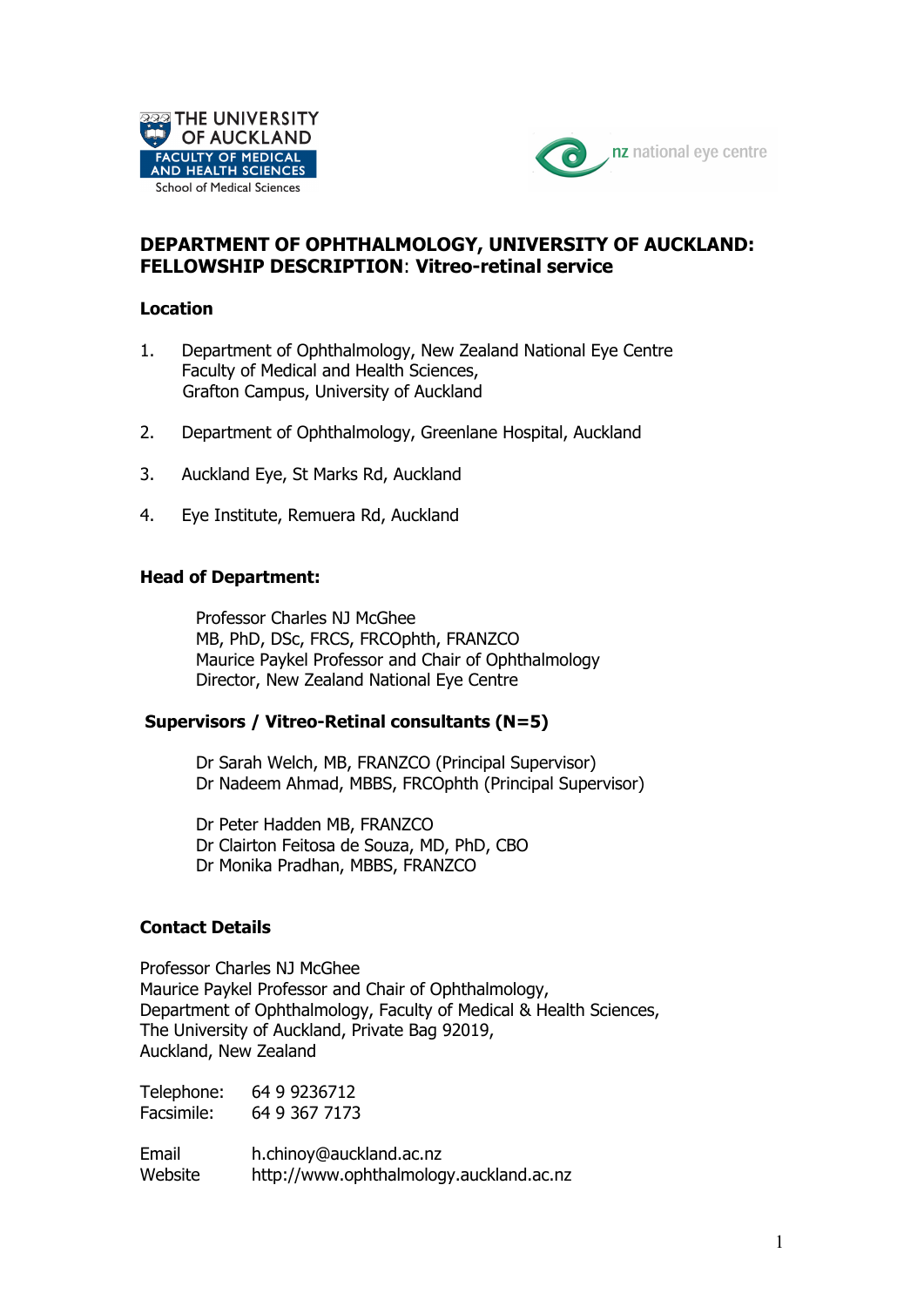## **Fellowship Objectives:**

- 1. To gain exposure to surgical retina and prepare a candidate for a career with subspecialty training in vitreo-retinal diseases.
- 2. To enhance registrar and undergraduate medical student teaching and provide surgical supervision for registrars where appropriate.
- 3. To provide administrative support as required in regard to organization of the vitreo-retinal and outpatient lists. Maintenance of the Vitreo-retinal data base is a major objective.
- 4. To pursue clinical or laboratory research in the Department of Ophthalmology, University of Auckland.
- 5. The post will be 70-80:20-30 clinical/research, unless otherwise agreed by the Supervisors.

### **General description:**

This fellowship is offered to prepare suitable candidates for an academic/clinical career in ophthalmology. This includes appropriate clinical and surgical skill acquisition in order to be competent as a vitreo-retinal specialist. We generally recommend two years of fellowship experience in surgical retina and many of the previous Fellows, without VR experience prior to taking up this post, have subsequently gone on to pursue additional training to complement their Auckland experience.

### **Clinical Duties:**

Auckland City Hospital is a tertiary service provider with a catchment population of over 1.3 million and around 55,000 ophthalmology outpatient attendances per annum.

These include examining, diagnosing and treating referred subspecialty patients (Surgical and medical retina, diabetic retinopathy, intra-ocular tumours etc.) in an outpatient setting in the Auckland District Health Board Ophthalmology Service, located at Greenlane Hospital. Typically the outpatient sub-specialty clinic (4 hours) would comprise 20-25 patients staffed by a Consultant Ophthalmologist (de Sousza, Hadden, Ahmad, Welch) a Registrar (resident) and a Fellow. The Fellow is expected to gain expertise in retinal imaging techniques including ultra-sonography, OCT and HRT.

Approximately one third of the clinical time will be spent in the operating room, both first assisting, and performing retinal procedures under supervision. A typical week will comprise 4-5 clinical sessions and 2 operating room sessions.

In addition there is a weekly retinal meeting where clinical problems are presented and discussed. Part of this meeting is dedicated to the clinical teaching of registrars (residents). The VR Fellow is expected to co-ordinate and present at this meeting.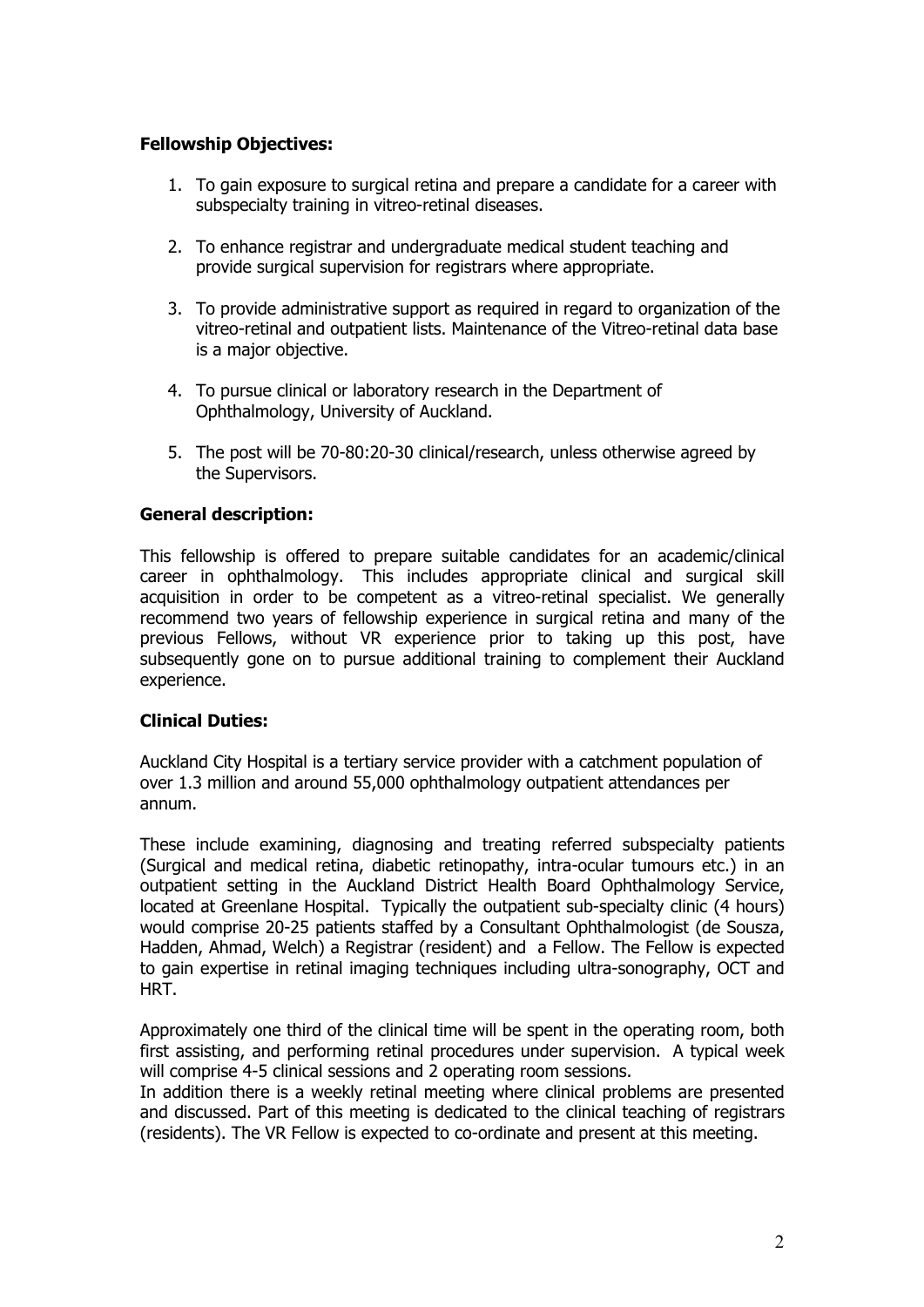The candidate will be exposed to a wide variety of surgical retinal problems including retinal detachments, diabetic eye disease, trauma, and endophthalmitis. The Fellow will be exposed to a variety of surgical techniques including vitrectomy, conventional re-attachment. At Auckland, the surgeons typically use small gauge instruments, a wide angle viewing system, intra-operative video recording and intra-operative OCT imaging when required.

The candidate will be expected to follow and be responsible for inpatients on the retinal service.

The fellow is required to provide him/herself with a cell-phone and be contactable at all times (except when on vacation), and will avail him/herself for consultation to registrars and emergencies referred by outside ophthalmologists.

Surgery will be allocated in a graded fashion of responsibility and a talented candidate can expect to perform around 400 vitreo-retinal surgeries. Complex cases are likely to involve input from other sub-specialists particularly where there are coexisting corneal or anterior-segment pathologies.

### **Research:**

Depending on whether the successful candidate undertakes a one or two year Fellowship(s) he will be expected to spend 30% of his/her time on laboratory and/or clinical research. Regular written reports to the Supervisor are required, together with progress reports and project outlines.

A basic or clinical science project will be outlined for the fellow and he or she will be expected to present this at Research meetings of the Department of Ophthalmology as well as at a national or international conference.

## **Teaching:**

Ophthalmology training in New Zealand usually involves one year as SHO, and five years as a vocational registrar (resident). The last year of registrar training is typically spent in a Fellowship position overseas. The Vitreo-retinal Fellow is expected to be actively involved in the clinical and surgical training of registrars. This includes encouraging registrars to present interesting cases at the weekly retinal meeting and literature discussions. The Greenlane clinical centre is linked to the University of Auckland for teaching of medical students and fellows will frequently be involved in clinical teaching within the clinic and will also provide occasional lectures/tutorials. Participation in teaching of medical students and therapeutic optometry students is also an expectation of this role.

## **Annual Leave:**

5 weeks paid annual leave per year plus public holidays.

### **Conference Leave:**

Applications are submitted for approval to the HoD, Department of Ophthalmology. There is no specific funding allocated for attending conferences but several sources are available.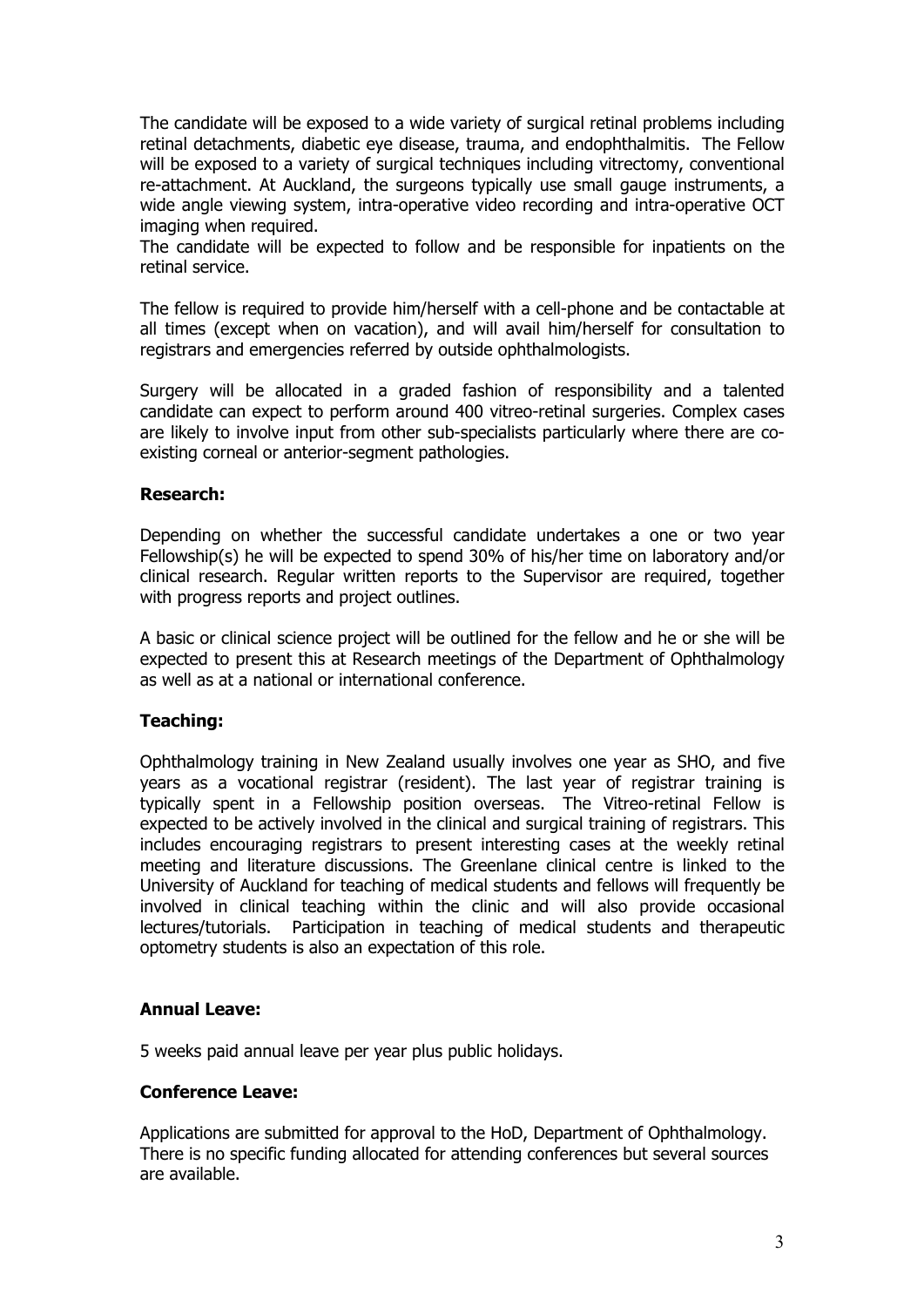## **Evaluation:**

An evaluation after 2 months of the fellowship will be held to determine performance. A mid-term evaluation will also be held with the fellow to evaluate his or her performance and to give feedback regarding progress. Fellows are encouraged to provide feedback and express their comments on how their fellowship is progressing, including areas they would like to further develop.

**Fellowship Duration:** 1 or 2 years as directly negotiated.

**Salary:** The salary is paid at Research Fellow / Level 1 as per the University of Auckland Academic collective agreement.

### **Weekly Duties**

The Fellow is expected to be on university or clinical sites at a minimum of Monday to Friday, 8:00 a.m. to 5:30 p.m. regardless of clinical activities. Attendance Saturday mornings 8.30am-10.30am may be required to review surgical/inpatient cases. There will be a significant amount of on call duties, i.e. 2-3 times per week and often on a Saturday morning. Fellows are also expected to assist with the after hours roster when directed by the Head of Department.

All time not occupied by patient responsibilities must be used to further academic pursuits such as research and teaching. Failure to utilize non-clinical time in an appropriate fashion and unsatisfactory progress may result in curtailment of the Fellowship with one months' notice. Except in exceptional circumstances all absences from clinic and operating room duties must be cleared six weeks in advance.

### **Housing:**

Unfortunately no residence accommodation is available to support this post. Average weekly rental in Auckland can vary from \$400 to \$800 per week depending on the time of accommodation required.

### **Application Process:**

Applications are by CV and cover letter to Professor Charles McGhee at the above contacts. Please include with your CV an up-to-date summary of surgical log. Fellowships normally run from July to June, but flexible start dates are considered. Generally, decisions are made approximately 6-12 months prior to the start date. Interviews are conducted by telephone and personal interviews are not generally required. Please check our website for closing date for sending applications. For flexible start dates, applicants should enquire as to availability.

### **Medical Registration:**

Non-New Zealand Nationals may apply. However, foreign medical graduates should note that they may not enroll in any programmes involving patient contact, nor practice medicine in New Zealand, unless they are registered by the Medical Council